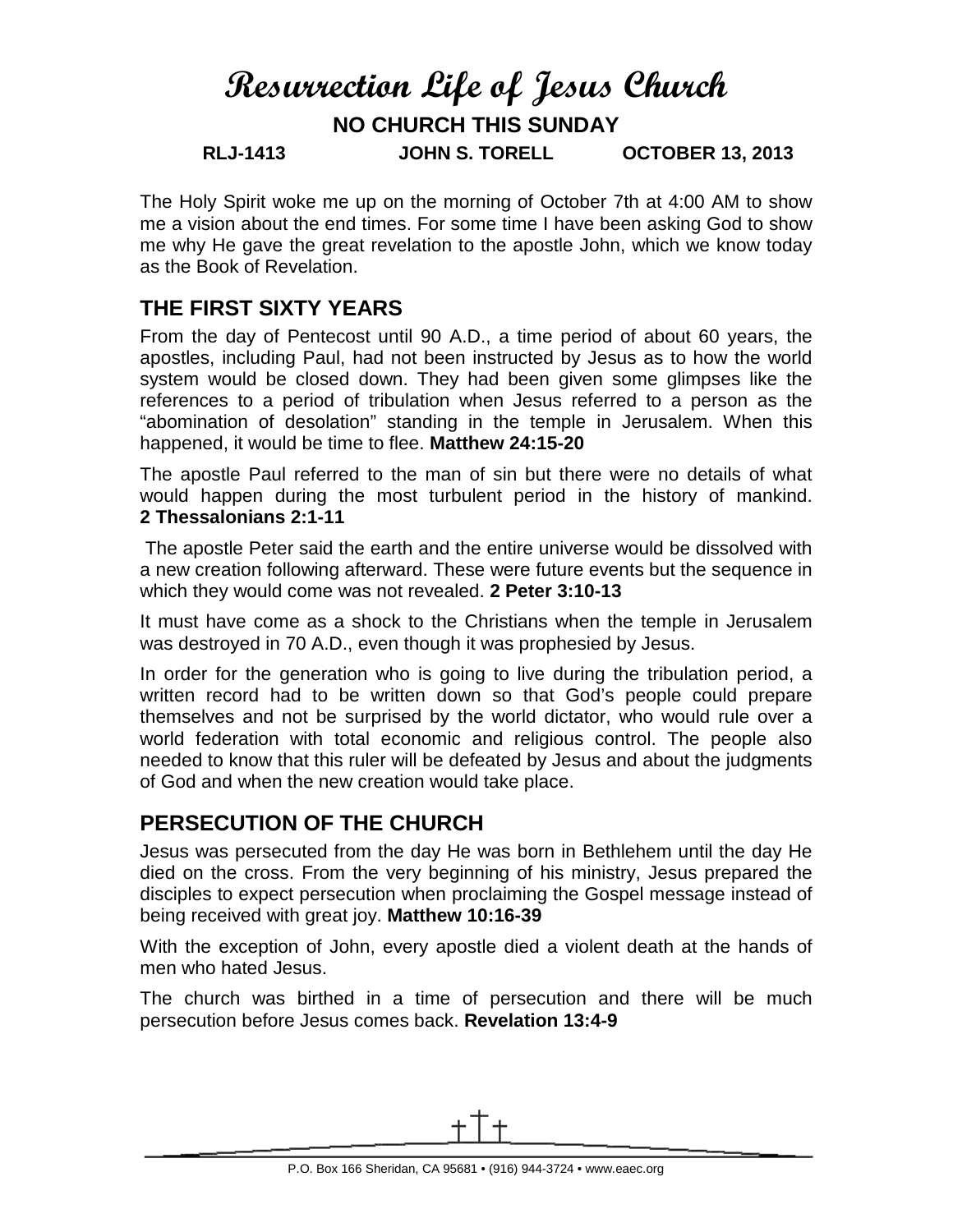#### **THE MARK OF THE BEAST**

Never before in the history of mankind has such a financial, industrial and commerce network existed that controls individuals in every nation on the earth; but Jesus predicted this exact scenario. **Revelation 13:11-18**

There will be a mark of loyalty for people to be part of this global system but no one will be forced to take it. Every person who takes this mark on their forehead or right hand will voluntarily pledge their loyalty to the Antichrist**. Revelation 13:14-15**

## **THE PENALTY FOR TAKING THE MARK OF THE BEAST**

Jesus also made it clear there are eternal consequences for the person that takes the mark; eternal damnation in the Lake of Fire, with no possibility or repentance. In other words, you cannot undo this action; not even the blood of Jesus will wash away this sin. **Revelation 14:9-13**

# **WHAT SHOULD CHRISTIANS DO?**

The warning has been given by Jesus; it is up to each individual to take action. We will do well if we listen to the Holy Spirit and learn how He led the early church through their time of persecution. **John 16:7-15**

# **PUBLIC CHURCHES ARE COMING TO AN END**

When the time of the Antichrist begins, it will become unlawful to be a professing Christian, church buildings will be closed; pastors and church leaders who insist on preaching the true Gospel will be arrested, sent to labor camps or executed. This is the life of Christians in China today.

Christians will no longer have access to the Internet, which will be purged of all websites that include Christian content or opposes the new world government. Christians who have smart phones will find themselves cut off from service.

There will be no more stores that sell Bibles and you won't be able to find them for sale except on the black market.

## **HOW DID THE EARLY CHURCH SURVIVE?**

The early church survived because of the following factors:

- 1. There was no central leadership for the first 200 years.
- 2. There were no church buildings; instead, Christians met in small home groups and were lead by an elder. Every city or a rural province would have a bishop, who instructed the elders from the Bible. **1 Timothy 3:1-7**
- 3. To be accepted into a home group, an individual had to repent of his sins, receive Christ as Lord and Savior and submit to water baptism through immersion. Once he had proved himself to be a disciple, he was accepted into the fellowship. **Acts 9:26-27**
- 4. Jesus had set up the different offices in the church. **Ephesians 4:11-16**